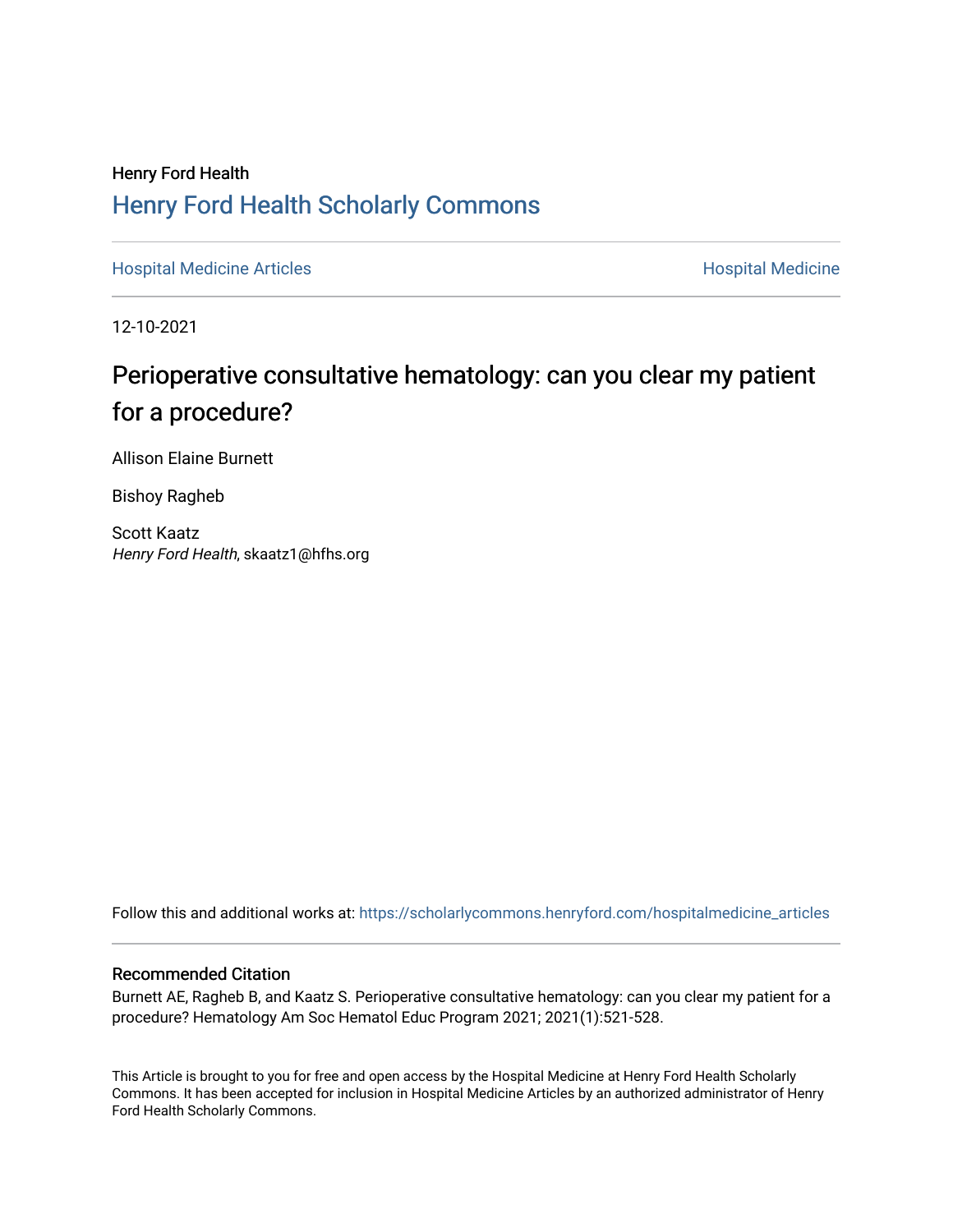

Check for updates

# **Perioperative consultative hematology:** can you clear my patient for a procedure?

#### Allison Elaine Burnett,<sup>1</sup> Bishoy Ragheb,<sup>2</sup> and Scott Kaatz<sup>3</sup>

University of New Mexico, Health Sciences Center, College of Pharmacy, Albuquerque, NM; <sup>2</sup>Tennessee Valley Health Systems (TVHS) Veterans Affairs, Nashville, TN; and <sup>3</sup>Henry Ford Hospital, Detroit, MI

Periprocedural management of antithrombotics is a common but challenging clinical scenario that renders patients vulnerable to potential adverse events such as bleeding and thrombosis. Over the past decade, periprocedural antithrombotic approaches have changed considerably with the advent of direct oral anticoagulants (DOACs), as well as a paradigm shift away from bridging in many warfarin patients. Successfully navigating this high-risk period relies on a number of individualized patient assessments conducted within a framework of standardized, systematic approaches. It also requires a thorough understanding of antithrombotic pharmacokinetics, multidisciplinary coordination of care, and comprehensive patient education and empowerment. In this article, we provide clinicians with a practical, stepwise approach to periprocedural management of antithrombotic agents through case-based examples of relevant clinical scenarios.

# **LEARNING OBJEC TIVES**

- Explain significant differences between perioperative management of DOAC and warfarin, including the rationale for these differences
- Determine if temporary interruption of anticoagulant therapy is needed through evaluation of factors, including bleeding and thrombotic potential of the procedure and the patient
- Identify warfarin patients who do and do not warrant consideration for perioperative bridging
- Develop safe, effective perioperative anticoagulation plans for DOAC and warfarin patients based on existing evidence and expert consensus

#### **Introduction**

Although exact numbers are not known, it is estimated that 6 to 8 million people in the United States are prescribed oral anticoagulation (OAC) with either warfarin or a direct oral anticoagulant (DOAC).<sup>1,2</sup> Approximately 10% to 15% of these patients will require temporary interruption of anticoagulation for surgery or an invasive procedure, which equates to 600 000 to 1 200 000 interruptions annually. $3,4$ 

The periprocedural period is a time of significant risk for anticoagulation patients for a multitude of reasons, including but not limited to the following:

- A number of complex individualized assessments must be made to estimate bleeding and thrombotic risks of both the procedure and the patient, which are largely based on expert consensus.<sup>5,6</sup>
- It is estimated that surgical patients will experience up to 15 transitions of care. $7$  Each transition is associated with

vulnerability to medication discrepancies, therapeutic overlap, failure to resume anticoagulation, communication errors, and missed coordination of follow-up.<sup>8,9</sup>

Anecdotal experience suggests providers lack familiarity with the pharmacokinetics of the DOACs, which differ dramatically from those of warfarin. It is not uncommon in clinical practice to discover DOAC patients with periprocedural plans with inappropriately prolonged hold times and/or overlapping therapy with low molecular weight heparin (LMWH) as providers try to manage these agents in a similar manner as they would warfarin.

 The increased risk for adverse events in the periprocedural period has prompted a number of quality improvement and patient safety initiatives and shifts in practice.

 • In 2019, the Joint Commission revised its National Patient Safety Goal (NPSG) 03.05.01 pertaining to anti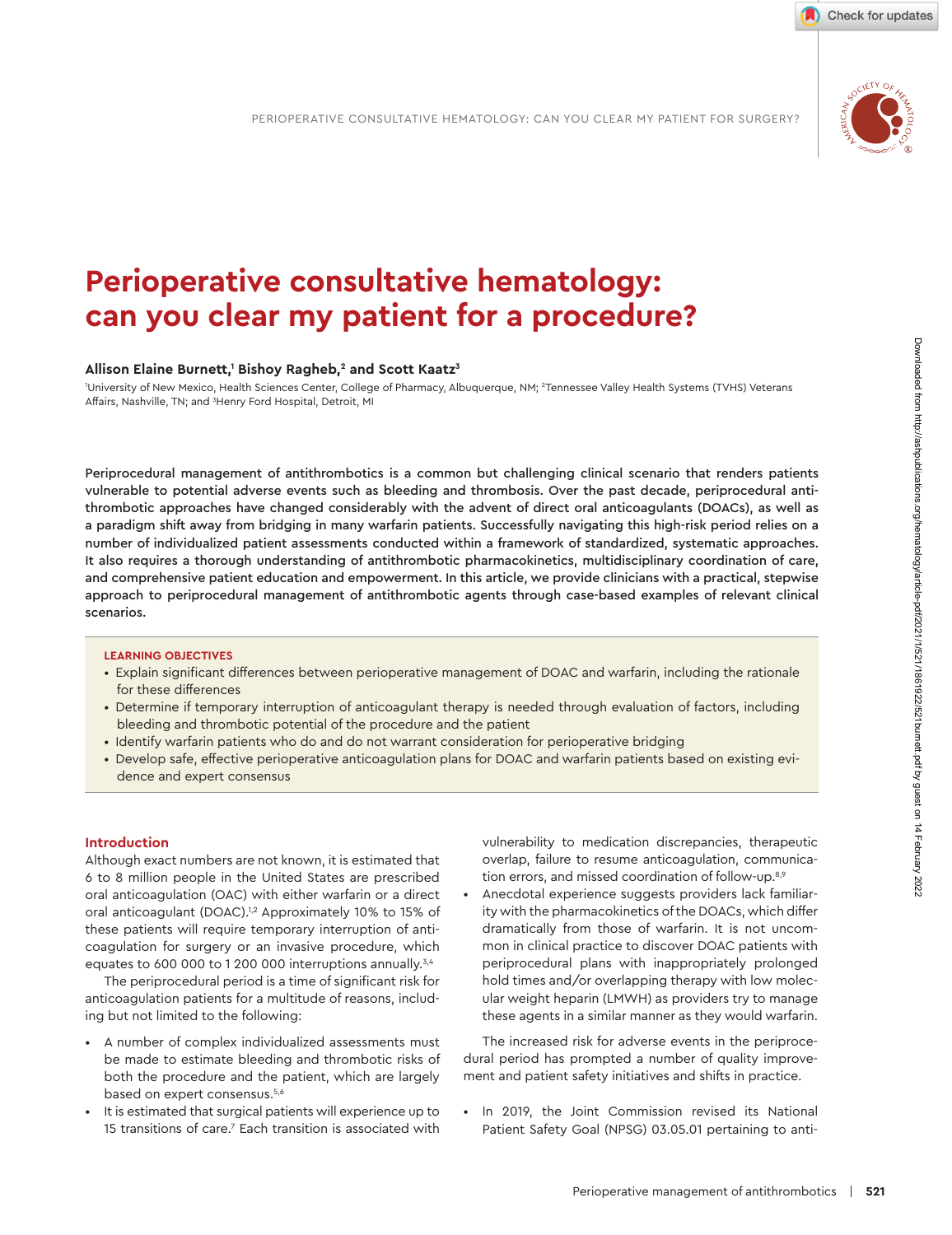coagulants to include a new element of performance (EP3) calling for hospitals to use approved protocols and evidencebased practice guidelines for periprocedural management of all patients taking oral anticoagulants.10

- The Centers for Medicare & Medicaid Services offers meritbased incentive payments to physicians who provide documentation of periprocedural anticoagulation management plans, including timing of interruption, management of concomitant antithrombotics, bridging (if indicated), laboratory measurements, timing of resumption, and discussion of plan with the patient.<sup>11</sup>
- An increasing number of health systems are using clinical pharmacists and anticoagulation stewardship programs to optimize development and application of guideline-recommended periprocedural plans.12,13

It is important to acknowledge that perioperative consultation may be accompanied by differences of opinion and approaches between involved disciplines that requires thorough discussion and consensus building. In addition, a patient who is cleared for surgery should not be deemed "risk-free" from adverse events. Multidisciplinary collaboration before, during, and after surgery to assess for and mitigate risk as much as possible is essential for optimized patient care.

#### **Atrial fibrillation**

# **CLINICAL CASE**

A 65-year-old female patient is to undergo an elective right hip replacement. Her medical history includes a bioprosthetic aortic valve, nonvalvular atrial fibrillation, hypertension, and diabetes. She is referred for periprocedural DOAC recommendations. Laboratory values, including renal and liver function, are normal.

# **Step 1: Does anticoagulation need to be interrupted? Bleeding risk of the procedure**

The need for OAC interruption is determined primarily by the bleeding risk of the procedure. Unfortunately, a high-quality, evidence-based schema to categorize procedural bleeding risk has not been well established and has led to differences across guidelines and variations in practice.14-16 Recently, the International Society on Thrombosis and Haemostasis issued guidance on this with the intent of promoting more standardized approaches.<sup>17</sup> In our practice, we also often refer to the very comprehensive procedural bleeding risk appendix published with the 2017 ACC Expert Consensus Decision Pathway for Periprocedural Management of Anticoagulation in Patients With Nonvalvular Atrial Fibrillation.18 In Table 1, we have provided a list (nonexhaustive) of procedures with minimal bleeding risk that likely do not require interruption that can greatly simplify management and mitigate risk for harm. For other procedures, we suggest clinicians use existing procedure categorization tools as a framework for discussion with surgeons and other interventionalists when developing a perioperative plan.

#### **Bleeding risk of the patient**

The intrinsic bleeding risk of the patient should also be considered during periprocedural planning. Characteristics that we routinely consider when assessing patient bleeding risk in-

### **Table 1. Minor surgeries or procedures that may not require interruption of OAC**

- Minor dental (eg, 1-2 tooth extraction, cleaning)
- Minor dermatologic or cutaneous
- Cataract
- Cardiac implantable devices (pacemakers, defibrillators)
- Cardiac ablations, cardioversion, electrophysiology studies
- Endovascular procedures (eg, angioplasty)
- Endoscopy without resection or biopsy
- Intramuscular vaccination
- Percutaneous coronary interventions (radial approach)

clude thrombocytopenia, renal dysfunction with uremia, significant hepatic impairment with baseline coagulopathy, history of bleeding, and concomitant medications such as antiplatelets or nonsteroidal anti-inflammatory drugs. Although many of these are not modifiable, being aware of their presence may help anticipate and address complications.

#### **Minimal bleed risk procedures**

Studies have shown that many low bleeding risk minor surgeries or procedures (which constitute up to 20% of cases) can be safely done without warfarin interruption.<sup>19</sup> In addition, randomized controlled trials and meta-analyses have shown that warfarin interruption with or without LMWH bridging leads to more adverse events than no warfarin interruption.<sup>20-23</sup> There is less certainty with continuing DOACs around minor procedures. However, a growing body of evidence suggests uninterrupted DOACs may be reasonable<sup>24-26</sup> and possibly safer than uninterrupted warfarin in many procedures (Table 1).<sup>27,28</sup>

Our patient is undergoing a hip replacement that we would consider a high bleed risk procedure, and DOAC should be interrupted.

#### **Step 2: If OAC interruption is needed, does the patient require bridging? DOACs**

There are significant pharmacokinetic differences between DOACs and warfarin, and thus their perioperative management requires different approaches.<sup>26,29</sup> In patients with normal renal function, DOACs have a much shorter half-life than warfarin (approximately 12 hours vs approximately 40 hours, respectively) and much faster offset. Thus, withholding DOACs for a prolonged period of time (eg, 5 days as is routinely done with warfarin) potentially places the patient at risk for a thrombotic event. Also, given the rapid offset of DOACs, it is not necessary to interrupt them preprocedurally and replace with LMWH. In the postprocedure setting, it is imperative to recognize the faster onset of DOAC anticoagulant action (approximately 3 hours) compared with warfarin (approximately 4-5 days) and the need for carefully timed resumption to mitigate bleeding risk. Very importantly, DOACs should never be overlapped with parenteral anticoagulants, such as LMWH, as this is not necessary due to their rapid onset and studies showing significantly increased bleeding.<sup>3,4,25</sup>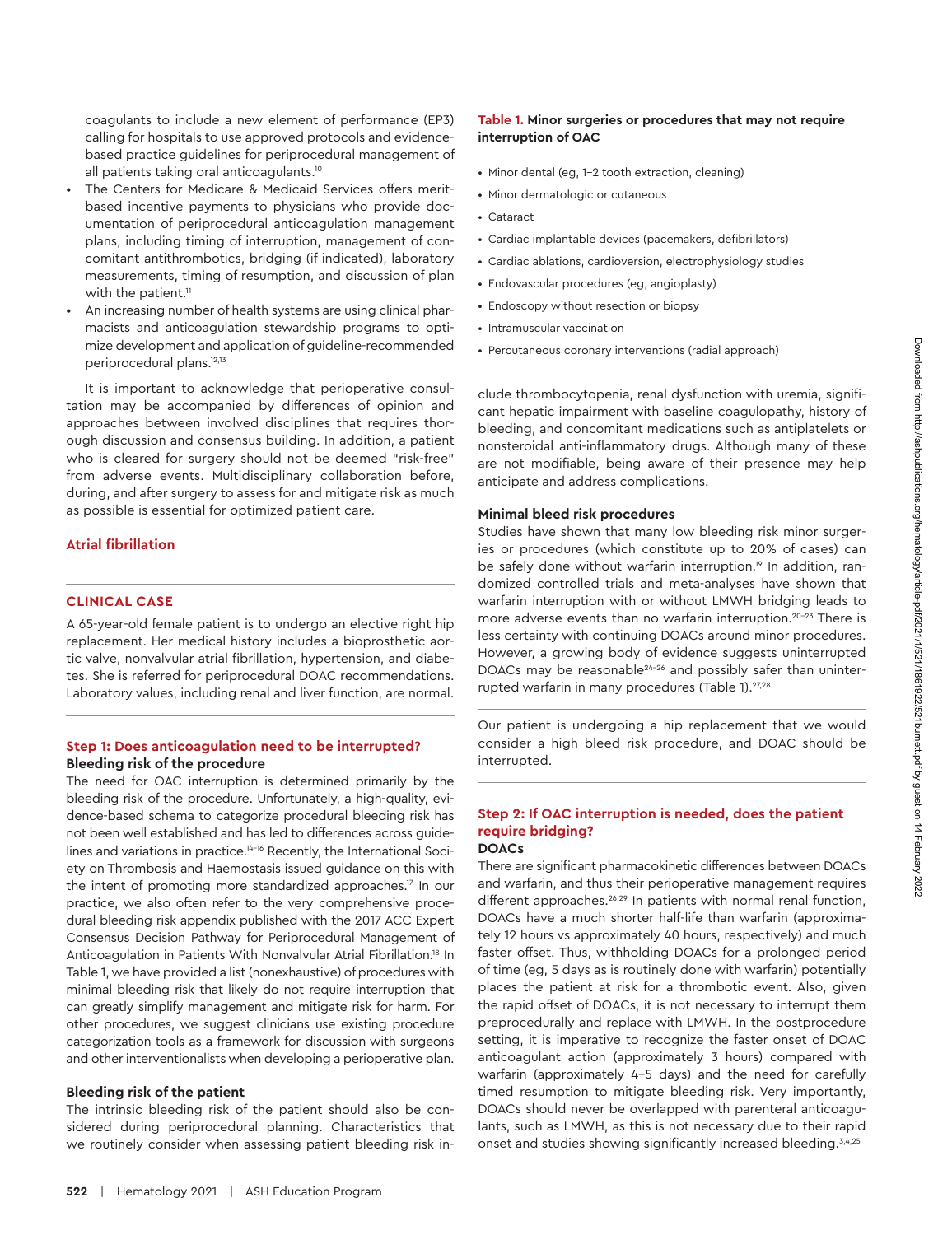The Perioperative Anticoagulation Use for Surgery Evaluation (PAUSE) cohort study<sup>30</sup> used a simple DOAC interruption and resumption protocol without any bridging in patients with atrial fibrillation undergoing surgical procedures. This was based in part on successful use of a similar approach in an earlier prospective multicenter trial evaluating perioperative management of dabigatran.<sup>31</sup> Timing of interruption and resumption was based on DOAC pharmacokinetic properties, procedural bleed risk, and renal function. The investigators hoped to show a major bleeding rate of less than 2.0% and a stroke or transient ischemic attack (TIA) rate of less than 1.5% with 95% certainty. Of note, this study used number of days and not hours for interruption and resumption timing, as shown in Table 2. Because dabigatran is primarily eliminated through the kidneys (80%), creatinine clearance was estimated (using the Cockcroft-Gault equation and actual body weight), and hold times were doubled in dabigatran patients with an estimated clearance of less than 50mL/min. Results showed with 95% confidence that bleeding rates were not greater than 2.00%, 1.73%, and 2.65% with apixaban, dabigatran, and rivaroxaban, respectively, and arterial thromboembolism was not greater than 1.5% with any DOAC. In addition, it was shown that more than 90% of DOAC patients collectively had little to no residual anticoagulant effect of more than 30ng/mL (which has been suggested as an acceptable preoperative plasma concentration $32$ ), precluding the need for routine preoperative laboratory assessment when the PAUSE protocol is followed. The Scientific and Standardization Committee of the International Society on Thrombosis and Haemostasis suggests that if a preoperative quantitative DOAC level is 30ng/mL or less, it is reasonable to proceed with an invasive procedure.<sup>33</sup> To our knowledge, there are no data to suggest enhanced utility of measuring DOAC concentrations before elective procedures compared with a simple standardized, pharmacokinetic-based protocol as was used in the PAUSE trial. Urgent or emergent procedures pose a challenge, and there may be a role for DOAC measurement in select situations. However, it is critical to bear in mind that these quantitative DOAC assays are not available in many hospitals, and if they are, turnaround times may preclude any utility.

An unanswered question is what to do in patients with a history of venous thromboembolism (VTE), and we extrapolate the PAUSE study timing of interruption and resumption to these patients with confidence in the major bleeding rates but uncertainty in VTE recurrence.

An additional point is the PAUSE study differs slightly from the recommendations by the American Society of Regional Anesthesia, which recommend holding DOACs for 72 hours prior to

neuraxial anesthesia and longer for dabigatran if the creatinine clearance is low.34

- We would hold the DOAC for 2 days before surgery and restart the DOAC on postoperative day 2 or 3.
- •  In the postprocedural interim until therapeutic anticoagulation is resumed, we would ensure adequate prophylaxis (eg, enoxaparin 40mg subcutaneously [SQ ] once daily) to prevent postoperative VTE.

#### **CLINICAL CASE (Continued)**

The patient does well, and a year later, she is going to have her other hip replaced. Unfortunately, her insurance has changed, and she can no longer afford a DOAC and is taking warfarin. Her medical history is unchanged, and her laboratory tests remain normal.

#### **Warfarin**

Due to the long offset of warfarin (approximately 5 days), clinicians must determine timing of interruption to provide the desired residual anticoagulant effect, as well as any role for bridging with a parenteral anticoagulant. For clarity, when we use the term *bridging*, we mean therapeutic-intensity anticoagulation, such as enoxaparin 1mg/kg twice daily. The decision to bridge or not is based on the patient's indication for anticoagulation, underlying thrombotic risk, and the thrombotic risk of the procedure. Although bridging of warfarin was once routinely employed, retrospective observational evidence published over the past decade has consistently shown bridging to be associated with net harm and suggests it should be avoided in most cases.<sup>6,35-37</sup>

The randomized controlled Bridging Anticoagulation in Patients Who Require Temporary Interruption of Warfarin Therapy for an Elective Invasive Procedure or Surgery (BRIDGE) trial sought to answer whether forgoing LMWH bridging in atrial fibrillation patients requiring warfarin interruption for a procedure would result in less major bleeding without an increase in arterial thromboembolism. Per standardized protocol, warfarin was held for 5 days preprocedurally, and patients were randomized to placebo or LMWH (dalteparin) with 30-day primary outcomes of major bleeding (superiority) and arterial thromboembolic event (noninferiority). There was no difference in arterial thromboembolism 0.4% vs 0.3%, and major bleeding was reduced with no bridging (1.3%) vs LMWH bridging (3.2%) (*P*<.005).37 This trial

| Characteristic               | Apixaban       | Rivaroxaban | Dabigatran CrCl ≥50 | Dabigatran CrCl <50 | Edoxaban    |
|------------------------------|----------------|-------------|---------------------|---------------------|-------------|
| Preprocedural interruption   | Days           | Days        | Days                | Days                | Not studied |
| Low bleeding risk procedure  |                |             |                     | $\overline{2}$      |             |
| High bleeding risk procedure | $\overline{2}$ | 2           | $\mathbf{2}$        | 4                   |             |
| Postprocedural resumption    |                |             |                     |                     |             |
| Low bleeding risk procedure  |                |             |                     |                     |             |
| High bleeding risk procedure | $2 - 3$        | $2 - 3$     | $2 - 3$             | $2 - 3$             |             |

**Table 2. Periprocedural DOAC interruption protocol from PAUSE study**

For procedural bleeding risk stratification, we suggest using society-based guidance in the appendix to the ACC consensus decision pathway<sup>18</sup> or categorization from PAUSE study.<sup>30</sup>

CrCl, creatinine clearance.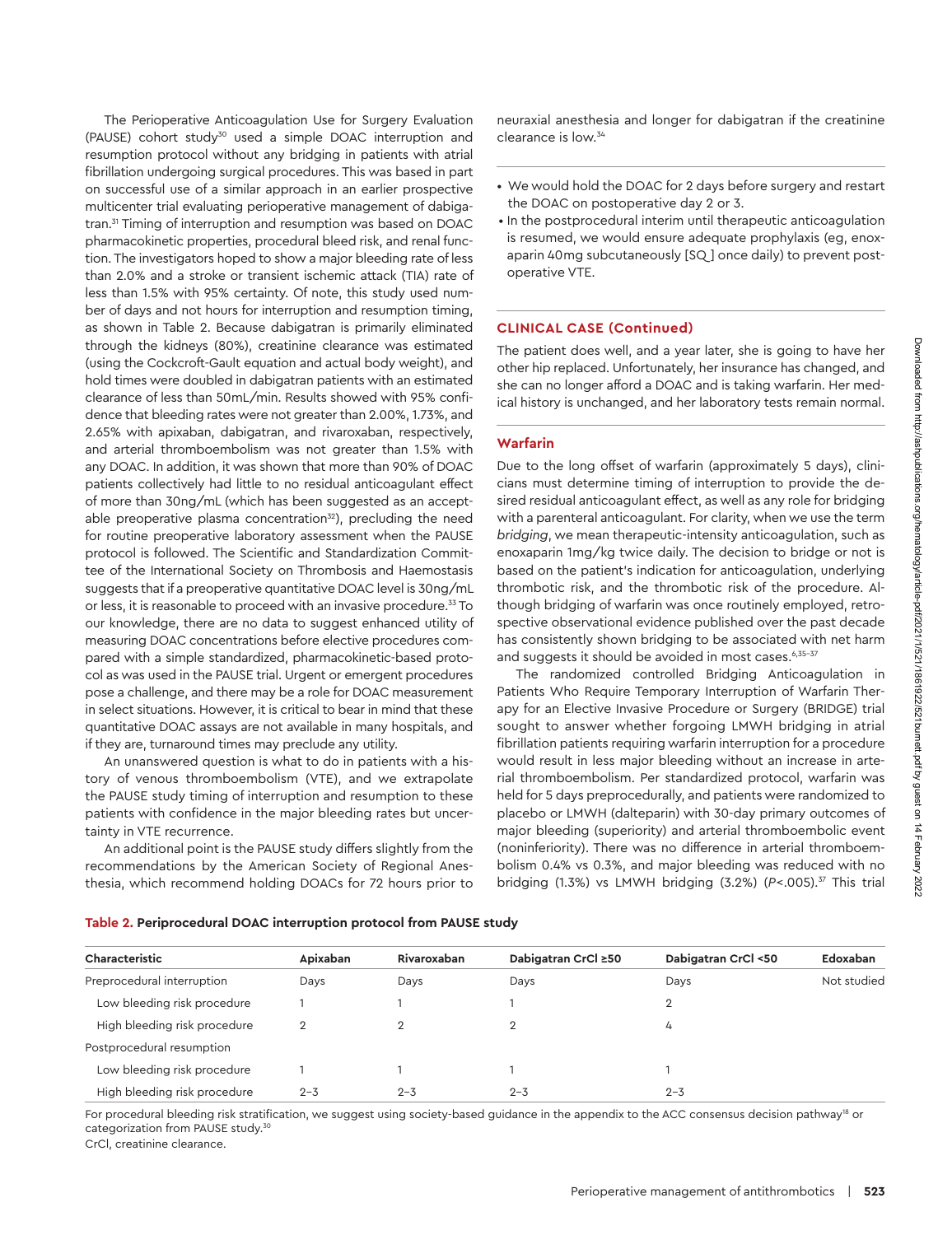prompted a paradigm shift away from bridging in most patients with atrial fibrillation.

In the BRIDGE trial, warfarin was resumed the night of the procedure at the patient's usual home dose. The mean time to reestablish a therapeutic international normalized ratio (INR) was 8 days. To minimize this period of subtherapeutic anticoagulation, it is reasonable to consider a boosted dose of warfarin for 1 to 2 days after the procedure in the absence of high bleeding risk.<sup>38</sup>

# **Thromboembolic risk stratification**

We use a thromboembolic risk stratification approach based on available evidence and expert consensus recommendations from multiple organizations to guide decisions on bridging warfarin patients who require temporary interruption for a procedure (Table 3).18,19,39,40

- We would not use bridging anticoagulation in our atrial fibrillation patient because her CHA<sub>2</sub>DS<sub>2</sub>-VASc (Congestive heart failure=1, Hypertension = 1, age >/= 75 years = 2, Diabetes = 1, Stroke/TIA = 2, Vascular disease = 1, Age 65-74 = 1, Sex category = 1) score is 4.
- We would resume her warfarin the night of the procedure.
- While the patient is still in the hospital, we would ensure adequate prophylaxis with low-dose anticoagulation (eg, enoxaparin 40mg SQ once daily) to prevent postoperative VTE until the INR is 2 or more.

# **Mechanical heart valve**

#### **CLINICAL CASE (Continued)**

The patient did well after her second hip surgery and has been doing so much walking that her left knee now needs replacement. Unfortunately, her bioprosthetic aortic valve gave out in the interim, and she now has a bileaflet mechanical aortic valve. Her other medical history is unchanged, and laboratory values remain normal. She presents for perioperative warfarin management again.

The American College of Chest Physicians (ACCP) 2012 guidelines and the American College of Cardiology (ACC)/American Heart Association 2020 guidelines are concordant in their classification of mechanical heart valves as (1) high risk if any mitral, caged-ball, or tilting disk valves or recent (within 6 months) stroke or TIA; (2) moderate risk with bileaflet aortic valve and any other risk factor, which includes atrial fibrillation, prior stroke or TIA, hypertension, diabetes, congestive heart failure, or older than 75 years; and (3) low risk with bileaflet aortic valves with no other risk factors (Table 3).19,39

The only randomized trial for LMWH bridging for warfarin interruption in patients with mechanical heart valves that we are aware of is the recently published Postoperative low molecular weight heparin bridging treatment for patients at high risk of arterial thromboembolism (PERIOP 2) trial.<sup>41</sup> Patients with atrial fibrillation or non-high-risk mechanical valves who required warfarin interruption for a procedure (n=1471) were randomized to LMWH bridging or placebo and followed for 90 days. LMWH bridging consisted of therapeutic dose dalteparin 200 IU/kg subcutaneously on days −3 and −2 before procedure and half the therapeutic dose of 100 IU/kg subcutaneously the day before the procedure. Postprocedurally (same day or next day), patients in the intervention arm at high bleed risk were given fixed-dose prophylactic dalteparin 5000 IU, and those at low bleed risk were given dalteparin 200 IU/kg subcutaneously until the INR was more than 1.9.

In the subgroup of 304 patients with non-high-risk mechanical valves, no bridging vs bridging major thromboembolism event rates were 0% vs 0.7% (*P*=.49), and major bleeding occurred in 2% vs 0.7% (*P*=.62) respectively. The investigators concluded there is no benefit from postprocedure LMWH bridging in patients with non-high-risk mechanical valves.

**Table 3. Thromboembolic risk stratification and bridging considerations**

| Indication<br><b>Mechanical heart valve</b> |                                                                                                                                                                                  | <b>Atrial fibrillation</b>                                                  |                                |                                                  | <b>VTE</b>                                                                  |                                                                                               |                                                                                                                                 |
|---------------------------------------------|----------------------------------------------------------------------------------------------------------------------------------------------------------------------------------|-----------------------------------------------------------------------------|--------------------------------|--------------------------------------------------|-----------------------------------------------------------------------------|-----------------------------------------------------------------------------------------------|---------------------------------------------------------------------------------------------------------------------------------|
| Guideline(s)<br>Thrombotic risk             | <b>ACCP 2012, ACC/AHA 2020</b>                                                                                                                                                   | ACCP 2012, ACC 2017                                                         |                                |                                                  | <b>ACCP 2012, ASH 2018</b>                                                  |                                                                                               |                                                                                                                                 |
|                                             | Criteria                                                                                                                                                                         | Recommendation                                                              | Criteria*                      |                                                  | Recommendation                                                              | Criteria                                                                                      | Recommendation                                                                                                                  |
| High                                        | • All mitral valve<br>• Caged-ball and<br>tilting disc<br>• Stroke or TIA in<br>past 6 months                                                                                    | Suggest bridging/<br>reasonable to<br>bridge                                | CHADS <sub>2</sub><br>>4       | CHA DS - VASc<br>>7                              | Suggest bridging                                                            | • Within 3<br>months<br>• Severe<br>thrombophilia                                             | <b>CHEST 2012:</b><br>Suggest<br>bridging<br><b>ASH 2018: Not</b><br>addressed                                                  |
| Moderate                                    | Bileaflet aortic valve<br>+ risk factors<br>• Atrial fibrillation<br>• Prior stroke or TIA<br>• Hypertension<br>• Diabetes<br>• Congestive heart<br>failure<br>• Age $>75$ years | Individualized<br>decision based<br>on patient and<br>procedural<br>nuances | CHADS <sub>2</sub><br>$3 - 4$  | CHA <sub>2</sub> DS <sub>2</sub> -VASc<br>5 or 6 | Individualized<br>decision based<br>on patient and<br>procedural<br>nuances | • Past $3-12$<br>months<br>• Recurrent VTE<br>• Active cancer<br>• Nonsevere<br>thrombophilia | <b>CHEST 2012:</b><br>Individualized<br>decision based<br>on patient and<br>procedural<br>nuances<br>ASH 2018: Do not<br>bridge |
| Low                                         | Bileaflet aortic<br>valve without risk<br>factors                                                                                                                                | Do not bridge                                                               | CHADS <sub>2</sub><br>$\leq$ 2 | CHA DS - VASc<br>-4                              | Do not bridge                                                               | More than 12<br>months ago                                                                    | <b>CHEST 2012: Do</b><br>not bridge<br>ASH 2018: Do not<br>bridge                                                               |

\*ACCP 2012 based on CHADS<sub>2</sub>; 2017 ACC expert consensus decision pathway for periprocedural management of anticoagulation based on CHA<sub>2</sub>DS<sub>2</sub>-VASc. ACC, American College of Cardiology; ACCP, American College of Chest Physicians; AHA, American Heart Association.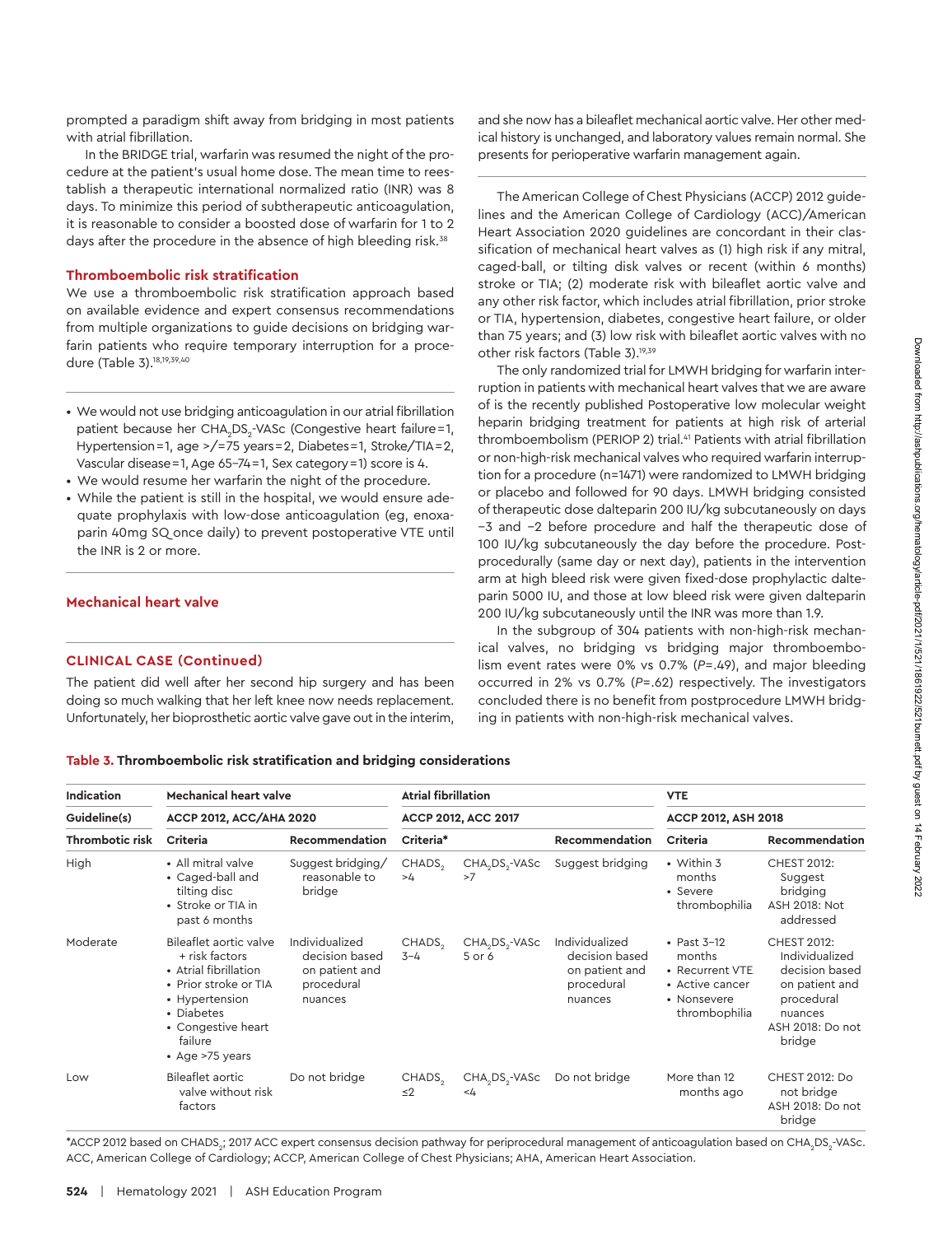Downloaded from http://ashpublications.org/hematology/article-pdf/2021/1/521/1861922/521burnett.pdf by guest on 14 February 2022

| <b>Situation or issue</b>                            | Comments                                                                                                                                                                                                                                                                                                                                                                                                                                                                                                                                                                                      | <b>Suggested actions</b>                                                                                                                                                                                                                                                                                                                                                                    |  |
|------------------------------------------------------|-----------------------------------------------------------------------------------------------------------------------------------------------------------------------------------------------------------------------------------------------------------------------------------------------------------------------------------------------------------------------------------------------------------------------------------------------------------------------------------------------------------------------------------------------------------------------------------------------|---------------------------------------------------------------------------------------------------------------------------------------------------------------------------------------------------------------------------------------------------------------------------------------------------------------------------------------------------------------------------------------------|--|
| Urgent/emergent<br>procedures                        | • If there is not adequate time to allow natural normalization<br>of the patient's coagulation status before surgery, use of<br>reversal agents, prohemostatic agents, or specific anti-<br>dotes may be indicated and should be done judiciously<br>and thoughtfully.<br>• Rapidly returning a patient to their native, prothrombotic<br>state along with any intrinsic risk of thrombosis posed by<br>the reversal agents or antidotes themselves may increase<br>the risk for adverse events.                                                                                              | • Shared decision making with the patient, multidisci-<br>plinary discussion, and consultation with a thrombosis<br>specialist<br>• Clinicians are referred to existing guidance on reversal<br>of anticoaqulation. <sup>40,45,46</sup>                                                                                                                                                     |  |
| Patients on concomitant<br>antiplatelet therapies    | • This is an opportune time to evaluate the overall clinical<br>necessity of concomitant antiplatelet therapy. If not indi-<br>cated, clinicians should discuss permanent discontinuation<br>with the patient and prescriber.<br>• Whether to temporarily interrupt concomitant antiplatelet<br>therapies is a complex decision that is based on several<br>factors, including indication, recency of events, bleeding,<br>and thrombotic risks of the procedure and patient.<br>• Perioperative antiplatelet strategies should be individually<br>tailored based on multidisciplinary input. | • Shared decision making with the patient, multidisci-<br>plinary discussion, and consultation with prescriber of<br>antiplatelet therapy (eg, cardiologist, neurologist) and<br>thrombosis specialist<br>• Clinicians are referred to existing guidance on<br>perioperative antiplatelet management. <sup>47,48</sup>                                                                      |  |
| History of heparin-induced<br>thrombocytopenia (HIT) | • Patients with a history of HIT should not receive any hep-<br>arin or LMWH products, including small doses such as<br>flushes or VTE prophylaxis.                                                                                                                                                                                                                                                                                                                                                                                                                                           | • Use an alternative, nonheparin anticoagulant such as<br>bivalirudin, fondaparinux, or a DOAC as appropriate<br>based on patient's clinical status and clinical situation.<br>• Clinicians are referred to existing guidance on HIT. <sup>49</sup>                                                                                                                                         |  |
| Inferior vena cava (IVC)<br>filters                  | • The estimated incidence of VTE recurrence in the first<br>month after an acute event off of anticoagulant therapy is<br>estimated to be 40%. <sup>50</sup><br>· If possible, delay nonurgent/emergent procedures to<br>allow at least 3 months of anticoagulation therapy follow-<br>ing an acute VTE.<br>• If the procedure cannot be delayed and the VTE occurred<br>in the previous 30 days, a retrievable IVC filter may be<br>considered.                                                                                                                                              | • If the patient is anticipated to be off anticoagulation for<br><48 hours, aggressive pharmacologic prophylaxis with<br>expedient escalation to therapeutic dosing is preferred.<br>· If a retrievable filter is considered, a plan for timely<br>removal should be clearly delineated prior to placement.<br>• Clinicians are referred to existing guidance on IVC filters. <sup>51</sup> |  |
| Severe renal impairment                              | • Warfarin patients with severe renal impairment or on<br>hemodialysis who have a clear indication for bridging can-<br>not be managed with LMWH.                                                                                                                                                                                                                                                                                                                                                                                                                                             | • These patients may need to have their warfarin held at a<br>prespecified time in the outpatient setting and then be<br>admitted for bridging therapy with intravenous heparin.                                                                                                                                                                                                            |  |

#### **Table 4. Special situations that may influence perioperative antithrombotic management**

In a systemic review of 5 studies of unfractioned heparin or LMWH bridging in patients with mechanical heart valves, major bleeding rates ranged from 4.39% to 10.07%. Bleeding definitions varied, precluding the pooling of results. Although observational data, this analysis suggests that bleeding risk associated with bridging in valve patients is not negligible and underscores the need for limiting to patients at increased thrombotic risk.<sup>42</sup>

Some observational data suggest that prophylactic dose anticoagulation may be a viable perioperative approach for select mechanical valve patients requiring temporary interruption in warfarin, as well as those with newly implanted valves as a bridge to a therapeutic INR of 2 or more.<sup>43,44</sup> This may mitigate bleeding risk but also provides important postoperative VTE prophylaxis. However, it cannot be recommended as a routine approach for all patients until better data are available.

- We would check her INR about 7 to 10 days prior to surgery and, if in the therapeutic range, would hold warfarin 5 days preoperatively to allow nadir of anticoagulant effect at the time of the procedure.
- We would have careful shared decision making with the patient and her orthopedic surgeon regarding the potential benefits and harms of bridging with LMWH because her thromboembolic risk is moderate, and unlike warfarin inter-

ruption in atrial fibrillation, there is no strong evidence to guide us.

• After much discussion, it is ultimately decided she does not require bridging therapy based on her moderate thromboembolic risk from her bileaflet mechanical aortic valve.

# **VTE**

#### **CLINICAL CASE (Continued)**

- A year later, the patient is now going to have her other (right) knee replaced (fourth major orthopedic surgery), and this consultation is more complex.
- After her last knee surgery, the decision to not use bridging with therapeutic dose LMWH was interpreted as to not use any LMWH, and the patient never received any venous thromboembolism prophylaxis postoperatively while warfarin rose to the appropriate INR target.
- She developed a deep vein thrombosis, which was treated in the usual manner, and she remains on warfarin for her mechanical heart valve and atrial fibrillation.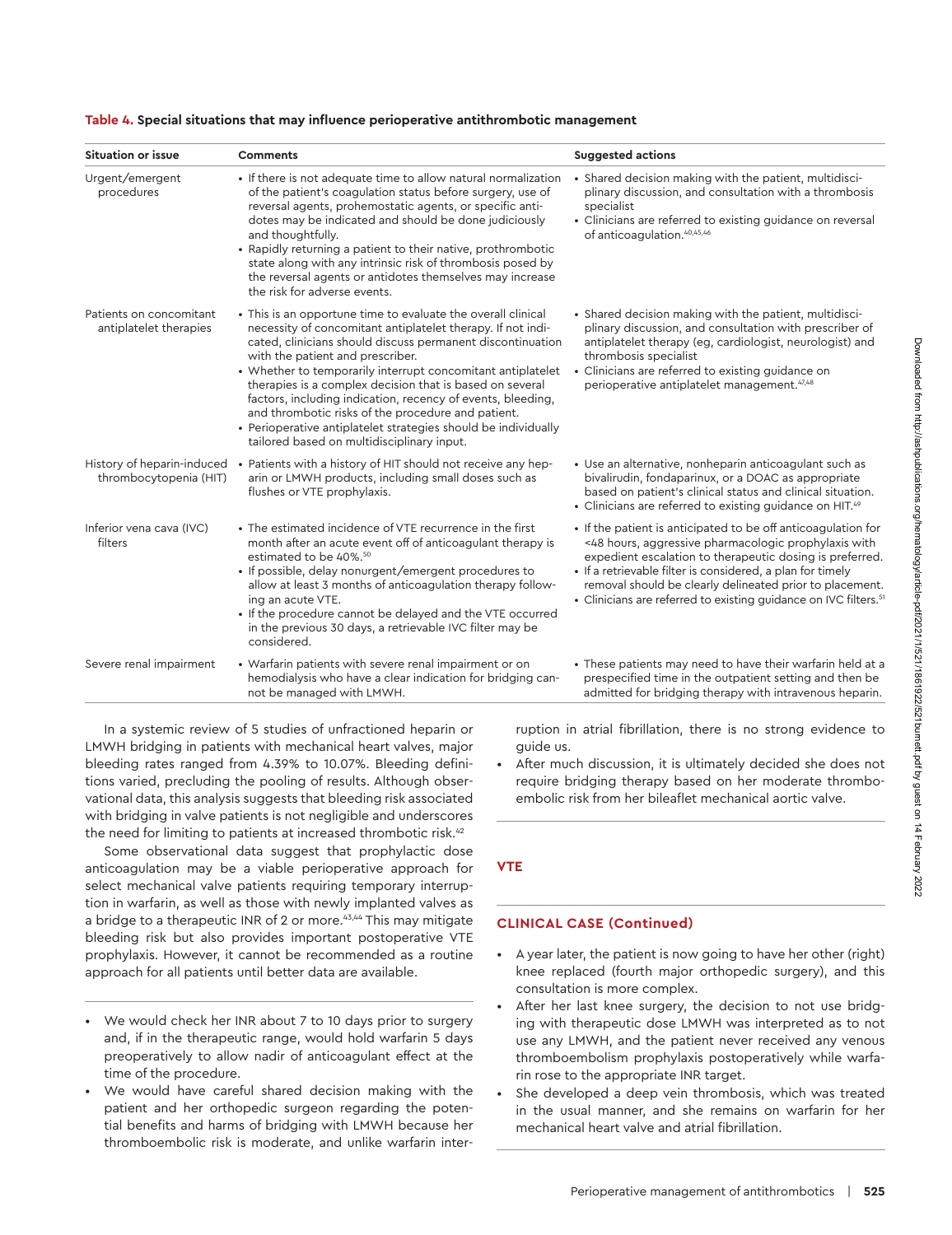# **Table 5. Additional clinical resources for periprocedural tools and guidance**

| Resource                                                                        | Location                       |
|---------------------------------------------------------------------------------|--------------------------------|
| Anticoagulation Forum Centers of<br><b>Excellence</b>                           | https://acforum-excellence.org |
| Managing Anticoagulation in the<br>Perioperative Period (MAPP)                  | http://mappp.ipro.org          |
| Michigan Anticoagulation Quality<br>Improvement Initiative (MAQI <sup>2</sup> ) | http://www.magi2.org           |
| Thrombosis Canada                                                               | https://thrombosiscanada.ca    |

The ACCP classifies VTE as (1) high, VTE within 3 months or severe thrombophilia; (2) moderate, VTE within 3 to 12 months, nonsevere thrombophilia (eg, heterozygous factor V Leiden or prothrombin gene mutation), recurrent VTE, or active cancer within 6 months; and (3) low, VTE more than 12 months ago and no other risk factors. They suggest bridging for high risk, no bridging for low risk, and individualized decision making for moderate risk.19 The American Society of Hematology (ASH) 2018 guidelines on optimal management of anticoagulant therapy, which use the same VTE risk stratification as the ACCP, differ slightly, in that they suggest no bridging in patients with VTE at moderate risk (Table 3).<sup>40</sup>

There are no randomized trials for bridging in patients with VTE who require periprocedural warfarin interruption that we are aware of. A systematic review of 28 observational studies comparing bridging vs no bridging in 6915 procedures showed no difference in VTE rates (0.7% vs 0.5%), an increase in major bleeding (1.8% vs 0.4%), and an increase in all bleeding (3.9% vs 0.4%), respectively. The 95% confidence intervals overlapped for VTE and major bleeding but did not for all bleeding.<sup>35</sup>

- There is no clear answer for this patient. She is at low risk from a purely VTE standpoint based on ACCP and ASH guidelines.
- However, we would likely bridge just on practicality of her collective risk factors.
- We would initiate perioperative bridging with therapeutic dose LMWH and hold for 24 hours prior to the procedure.
- We would resume therapeutic dose LMWH 2 to 3 days postoperatively because knee surgery is a high bleeding risk surgery.
- This time, however, prophylactic dose LMWH is to be given on postoperative days 1 and 2 for VTE prevention until therapeutic dose LMWH is started for the moderate-risk mechanical valve (and will also "cover" the low-risk atrial fibrillation and prior VTE).

#### **Postprocedure VTE prophylaxis**

As highlighted in each of the case vignettes above, most if not all surgical patients warrant postoperative VTE prophylaxis in the interim until they can be safely increased to therapeutic anticoagulation at the appropriate time (ie, 24 hours for low bleed risk procedures, 48-72 hours for high bleed risk procedures). This is termed a "step-up" approach, and the most commonly used prophylactic agents are LMWH and heparin. Although DOACs could be considered a means of VTE prophylaxis in the stepup period, patients may not immediately be able to tolerate oral medications. In addition, some patients may have altered absorption, including those with postoperative ileus or patients who have undergone bariatric surgery. For these patients, use of an anticoagulant that does not require oral intake or absorption would be preferred.

#### **Special situations**

Some additional clinical situations warrant discussion but are beyond the scope this article. We have summarized these in Tables 4 and 5.45-51

# **Summary**

Each year, a large number of patients taking OACs undergo an invasive procedure, with many requiring temporary interruption of therapy. This is a high-risk period for patients that requires thoughtful and methodical approaches using the best available evidence and expert consensus to balance bleeding and thrombotic risks. It is important for clinicians to be familiar with procedures where OAC does not require interruption, as this will greatly simplify management and likely minimize adverse events. For situations when interruption is indicated, it is imperative for clinicians to be familiar with key differences in pharmacokinetic properties between DOACs and warfarin, as these lead to significantly different perioperative management approaches. A stepwise system-level process, multidisciplinary collaboration, shared decision making with patients, and clear communication and documentation of the plan are all key elements of antithrombosis stewardship necessary for successful navigation and implementation of perioperative plans.

#### **Conflict-of-interest disclosure**

Allison Elaine Burnett: no relevant conflicts of interest. Bishoy Ragheb: no relevant conflicts of interest.

Scott Kaatz: research funding: Janssen, BMS, Osmosis Research, National Institutes of Health; consultancy: Janssen, BMS, Alexion/ Portola, Novartis, CSL Behring, Gilead.

#### **Off-label drug use**

Allison Elaine Burnett: There are currently no anticoagulants approved specifically for bridging therapy in warfarin patients, thus any discussion on this is off-label.

Bishoy Ragheb: There are currently no anticoagulants approved specifically for bridging therapy in warfarin patients, thus any discussion on this is off-label.

Scott Kaatz: There are currently no anticoagulants approved specifically for bridging therapy in warfarin patients, thus any discussion on this is off-label.

# **Correspondence**

Allison Elaine Burnett; University of New Mexico, Health Sciences Center, College of Pharmacy, 2211 Lomas Blvd NE, Albuquerque, NM 87106; e-mail: [aburnett@salud.unm.edu.](mailto:aburnett@salud.unm.edu)

#### **References**

- 1. Colacci M, Tseng EK, Sacks CA, Fralick M. Oral anticoagulant utilization in the United States and United Kingdom. *J Gen Intern Med*. 2020;35(8):2505- 2507.
- 2. Bleeding Risk Survey. Blood clots. Accessed 24 April 2021. [https://www](https://www.stoptheclot.org/news/bleeding-risk-survey/) [.stoptheclot.org/news/bleeding-risk-survey/](https://www.stoptheclot.org/news/bleeding-risk-survey/)
- 3. Sherwood MW, Douketis JD, Patel MR, et al; ROCKET AF Investigators. Outcomes of temporary interruption of rivaroxaban compared with warfarin in patients with nonvalvular atrial fibrillation: results from the rivaroxaban once daily, oral, direct factor Xa inhibition compared with vitamin K antagonism for prevention of stroke and embolism trial in atrial fibrillation (ROCKET AF). *Circulation.* 2014;129(18):1850-1859.
- 4. Healey JS, Eikelboom J, Douketis J, et al; RE-LY Investigators. Periprocedural bleeding and thromboembolic events with dabigatran compared with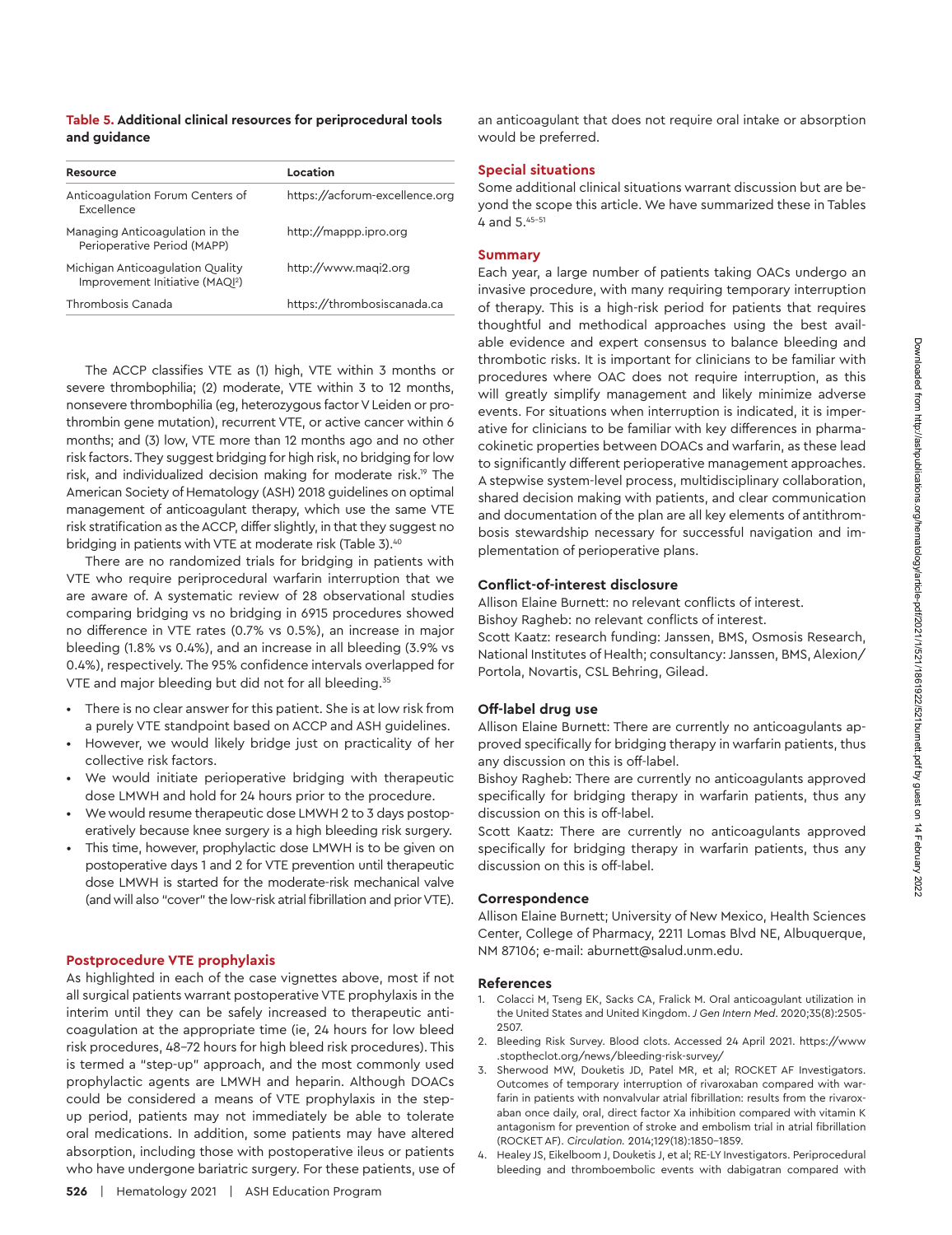Downloaded from http://ashpublications.org/hematology/article-pdf/2021/1/521/1861922/521burnett.pdf by guest on 14 February 2022 Downloaded from http://ashpublications.org/hematology/article-pdf/2021/1/521/1861922/521burnett.pdf by guest on 14 February 2022

warfarin: results from the randomized evaluation of long-term anticoagulation therapy (RE-LY) randomized trial. *Circulation.* 2012;126(3):343-348.

- 5. Shaw JR, Kaplovitch E, Douketis J. Periprocedural management of oral anticoagulation. *Med Clin North Am.* 2020;104(4):709-726.
- 6. Rose AJ, Allen AL, Minichello T. A call to reduce the use of bridging anticoagulation. *Circ Cardiovasc Qual Outcomes.* 2016;9(1):64-67.
- 7. Bougeard A-M, Watkins B. Transitions of care in the perioperative period—a review. *Clin Med (Lond).* 2019;19(6):446-449.
- 8. Michota F. Transitions of care in anticoagulated patients. *J Multidiscip Healthc.* 2013;6:215-228.
- 9. Steib A, Mertes P-M, Marret E, Albaladejo P, Fusciardi J. Compliance with guidelines for the perioperative management of vitamin K antagonists. *Thromb Res.* 2014;133(6):1056-1060.
- 10. Dager WE, Ansell J, Barnes GD, et al. "Reduce the likelihood of patient harm associated with the use of anticoagulant therapy": Commentary from the Anticoagulation Forum on the Updated Joint Commission NPSG.03.05.01 elements of performance. *Jt Comm J Qual Patient Saf.* 2020;46(3):173-180.
- 11. Centers for Medicare & Medicaid Services. Quality payment program. Explore measures & activities. 2021 improvement activities. Anticoagulant management improvements. Accessed 25 April 2021. [https://qpp.cms.gov](https://qpp.cms.gov/mips/explore-measures?tab=improvementActivities&py=2020) [/mips/explore-measures?tab=improvementActivities&py=2020](https://qpp.cms.gov/mips/explore-measures?tab=improvementActivities&py=2020)
- 12. Kataruka A, Renner E, Barnes GD. Evaluating the role of clinical pharmacists in pre-procedural anticoagulation management. *Hosp Pract (1995).* 2018;46(1):16-21.
- 13. Marquez J, Togami JC, Dant CR, Herrera A, Marshik P, Burnett AE. Peri-procedural antithrombotic management: time to burn the bridge? *J Thromb Thrombolysis.* 2018;45(3):337-344.
- 14. Collins R, Scrimgeour A, Yusuf S, Peto R. Reduction in fatal pulmonary embolism and venous thrombosis by perioperative administration of subcutaneous heparin. Overview of results of randomized trials in general, orthopedic, and urologic surgery. *N Engl J Med.* 1988;318(18):1162-1173.
- 15. Baron TH, Kamath PS, McBane RD. Management of antithrombotic therapy in patients undergoing invasive procedures. *N Engl J Med.* 2013;368(22): 2113-2124.
- 16. Spyropoulos AC, Douketis JD. How I treat anticoagulated patients undergoing an elective procedure or surgery. *Blood.* 2012;120(15):2954-2962.
- 17. Spyropoulos AC, Brohi K, Caprini J, et al; SSC Subcommittee on Perioperative and Critical Care Thrombosis and Haemostasis of the International Society on Thrombosis and Haemostasis. Scientific and standardization committee communication: guidance document on the periprocedural management of patients on chronic oral anticoagulant therapy: recommendations for standardized reporting of procedural/surgical bleed risk and patient-specific thromboembolic risk. *J Thromb Haemost.* 2019;17(11):1966– 1972.
- 18. Doherty JU, Gluckman TJ, Hucker WJ, et al. 2017 ACC expert consensus decision pathway for periprocedural management of anticoagulation in patients with nonvalvular atrial fibrillation. *J Am Coll Cardiol*. 2017;69(7):871–898.
- 19. Douketis JD, Spyropoulos AC, Spencer FA, et al. Perioperative management of antithrombotic therapy: antithrombotic therapy and prevention of thrombosis, 9th ed: American College of Chest Physicians Evidence-Based Clinical Practice Guidelines. *Chest.* 2012;141(2, suppl):e326S-e350S.
- 20. Birnie DH, Healey JS, Wells GA, et al; BRUISE CONTROL Investigators. Pacemaker or defibrillator surgery without interruption of anticoagulation. *N Engl J Med.* 2013;368(22):2084-2093.
- 21. Di Biase L, Burkhardt JD, Santangeli P, et al. Periprocedural stroke and bleeding complications in patients undergoing catheter ablation of atrial fibrillation with different anticoagulation management: results from the role of coumadin in preventing thromboembolism in atrial fibrillation (AF) patients undergoing catheter ablation (COMPARE) randomized trial. *Circulation.* 2014;129(25):2638-2644.
- 22. Kowalewski M, Suwalski P, Raffa GM, et al. Meta-analysis of uninterrupted as compared to interrupted oral anticoagulation with or without bridging in patients undergoing coronary angiography with or without percutaneous coronary intervention. *Int J Cardiol.* 2016;223:186-194.
- 23. Shahi V, Brinjikji W, Murad MH, Asirvatham SJ, Kallmes DF. Safety of uninterrupted warfarin therapy in patients undergoing cardiovascular endovascular procedures: a systematic review and meta-analysis. *Radiology.* 2016;278(2):383-394.
- 24. Birnie DH, Healey JS, Wells GA, et al. Continued vs. interrupted direct oral anticoagulants at the time of device surgery, in patients with moderate to high risk of arterial thrombo-embolic events (BRUISE CONTROL-2). *Eur Heart J.* 2018;39(44):3973-3979.
- 25. Beyer-Westendorf J, Gelbricht V, Förster K, et al. Peri-interventional management of novel oral anticoagulants in daily care: results from the prospective Dresden NOAC registry. *Eur Heart J.* 2014;35(28):1888-1896.
- 26. Steffel J, Collins R, Antz M, et al. 2021 European Heart Rhythm Association practical guide on the use of non-vitamin K antagonist oral anticoagulants in patients with atrial fibrillation [published online 25 April 2021]. *EP Europace*.
- 27. Romero J, Cerrud-Rodriguez RC, Alviz I, et al. Significant benefit of uninterrupted DOACs versus VKA during catheter ablation of atrial fibrillation. *JACC Clin Electrophysiol.* 2019;5(12):1396-1405.
- 28. Sticherling C, Marin F, Birnie D, et al. Antithrombotic management in patients undergoing electrophysiological procedures: a European Heart Rhythm Association (EHRA) position document endorsed by the ESC Working Group Thrombosis, Heart Rhythm Society (HRS), and Asia Pacific Heart Rhythm Society (APHRS). *Europace.* 2015;17(8):1197-1214.
- 29. Burnett AE, Mahan CE, Vazquez SR, Oertel LB, Garcia DA, Ansell J. Guidance for the practical management of the direct oral anticoagulants (DOACs) in VTE treatment. *J Thromb Thrombolysis.* 2016;41(1):206-232.
- 30. Douketis JD, Spyropoulos AC, Duncan J, et al. Perioperative management of patients with atrial fibrillation receiving a direct oral anticoagulant. *JAMA Intern Med.* 2019;179(11):1469-1478.
- 31. Schulman S, Carrier M, Lee AY, et al; Periop Dabigatran Study Group. Perioperative management of dabigatran: a prospective cohort study. *Circulation.* 2015;132(3):167-173.
- 32. Godier A, Dincq A-S, Martin A-C, et al. Predictors of pre-procedural concentrations of direct oral anticoagulants: a prospective multicentre study. *Eur Heart J.* 2017;38(31):2431-2439.
- 33. Levy JH, Ageno W, Chan NC, et al; Subcommittee on Control of Anticoagulation. When and how to use antidotes for the reversal of direct oral anticoagulants: guidance from the SSC of the ISTH. *J Thromb Haemost.* 2016;14(3):623-627.
- 34. Horlocker TT, Vandermeuelen E, Kopp SL, Gogarten W, Leffert LR, Benzon HT. Regional anesthesia in the patient receiving antithrombotic or thrombolytic therapy: American Society of Regional Anesthesia and Pain Medicine Evidence-Based Guidelines (Fourth Edition). *Reg Anesth Pain Med.* 2018;43(3):263-309.
- 35. Baumgartner C, de Kouchkovsky I, Whitaker E, Fang MC. Periprocedural bridging in patients with venous thromboembolism: a systematic review. *Am J Med.* 2019;132(6):722-732.e7732e7.
- 36. Siegal D, Yudin J, Kaatz S, Douketis JD, Lim W, Spyropoulos AC. Periprocedural heparin bridging in patients receiving vitamin K antagonists: systematic review and meta-analysis of bleeding and thromboembolic rates. *Circulation.* 2012;126(13):1630-1639.
- 37. Douketis JD, Spyropoulos AC, Kaatz S, et al; BRIDGE Investigators. Perioperative bridging anticoagulation in patients with atrial fibrillation. *N Engl J Med.* 2015;373(9):823-833.
- 38. Schulman S, Hwang H-G, Eikelboom J-W, Kearon C, Pai M, Delaney J. Loading dose vs. maintenance dose of warfarin for reinitiation after invasive procedures: a randomized trial. *J Thromb Haemost.* 2014;12(8):1254-1259.
- 39. Otto Catherine M., Nishimura Rick A., Bonow Robert O., et al. 2020 ACC/AHA guideline for the management of patients with valvular heart disease: a report of the American College of Cardiology/American Heart Association Joint Committee on Clinical Practice Guidelines. *Circulation*. 2021;143(5):e72-e227.
- 40. Witt DM, Nieuwlaat R, Clark NP, et al. American Society of Hematology 2018 guidelines for management of venous thromboembolism: optimal management of anticoagulation therapy. *Blood Adv.* 2018;2(22):3257-3291.
- 41. Kovacs MJ, Wells PS, Anderson DR, et al; PERIOP2 Investigators. Postoperative low molecular weight heparin bridging treatment for patients at high risk of arterial thromboembolism (PERIOP2): double blind randomised controlled trial. *BMJ.* 2021;373:n1205.
- 42. Torres M. Effects of heparinoid bridging in patients with mechanical heart valves [published online 16 November 2020]. *J Am Assoc Nurse Pract*.
- 43. Mathew JG, Spyropoulos AC, Yusuf A, et al. Efficacy and safety of early parenteral anticoagulation as a bridge to warfarin after mechanical valve replacement. *Thromb Haemost.* 2014;112(6):1120-1128.
- 44. Hjellström L, Labaf A. Prophylactic doses of low-molecular weight heparin as periprocedural bridging therapy in mechanical heart valve patients. *Thromb Res.* 2018;163:180-184.
- 45. Tomaselli GF, Mahaffey KW, Cuker A, et al. 2020 ACC expert consensus decision pathway on management of bleeding in patients on oral anticoagulants. *J Am Coll Cardiol.* 2020;76(5):594-622.
- 46. Cuker A, Burnett A, Triller D, et al. Reversal of direct oral anticoagulants: guidance from the anticoagulation forum. *Am J Hematol.* 2019;94(6):697– 709.
- 47. Filipescu DC, Stefan MG, Valeanu L, Popescu WM. Perioperative management of antiplatelet therapy in noncardiac surgery. *Curr Opin Anaesthesiol.* 2020;33(3):454-462.